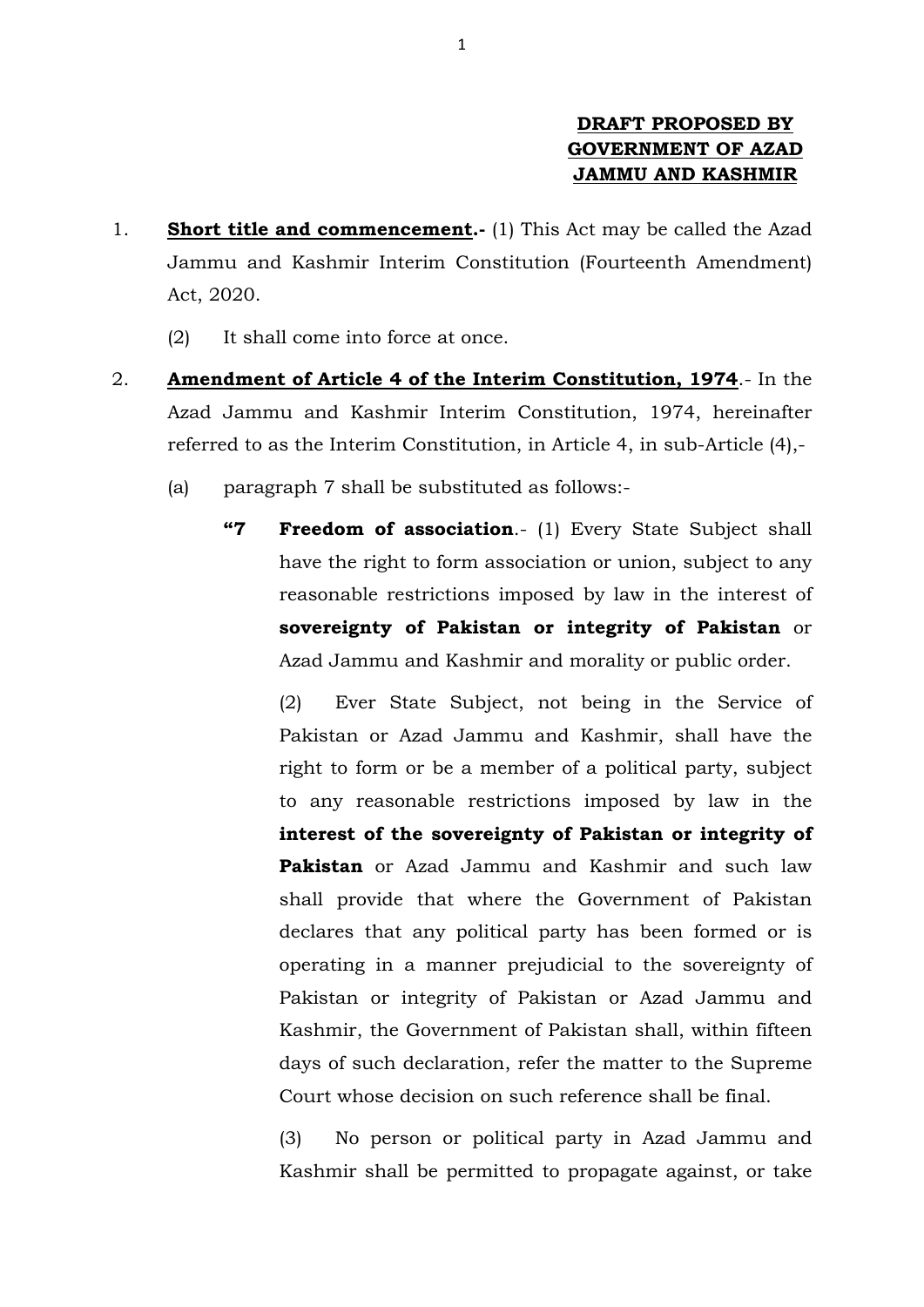part in activities prejudicial or detrimental to, the ideology of the State accession to Pakistan.

- (4) Every political party shall account for the source of its funds in accordance with law."
- (b) in paragraph 17, for the words **"State"**, the words **"Azad Jammu and Kashmir"** shall be substituted.
- **3. Amendment of Article 19 of the Interim Constitution**.- In the Interim Constitution, in Article 19, sub-Article (1) shall be substituted as follows:-
	- "(1) The executive authority of the Government shall extend to the matters with respect to which the Assembly has power to make laws including the Council Legislative List as set out in the Third Schedule and shall be so exercised as,-
		- (a) not to impede or prejudice the responsibilities of Government of Pakistan in relation to the matters specified in sub-Article (4) of Article 31; and
		- (b) to secure compliance with the laws made in relation to matters specified in the Council Legislative List.
- **4. Amendment of Article 21 of the Interim Constitution**.- In the Interim Constitution, in Article 21,-
	- (a) for sub-Article (8) following shall be substituted:-
		- "(8) The Council shall have Legislative powers in respect of matters and subjects as set out in the Third Schedule."
	- (b) After sub-Article (8), as substituted above, following new sub-Article (9), (10), (11) and (12) shall be added:-

"(9) The Executive authority in respect of subjects and matters as specified in the Third Schedule shall be exercise by the Government in the manner as provided in Article 19 sub-Article (1).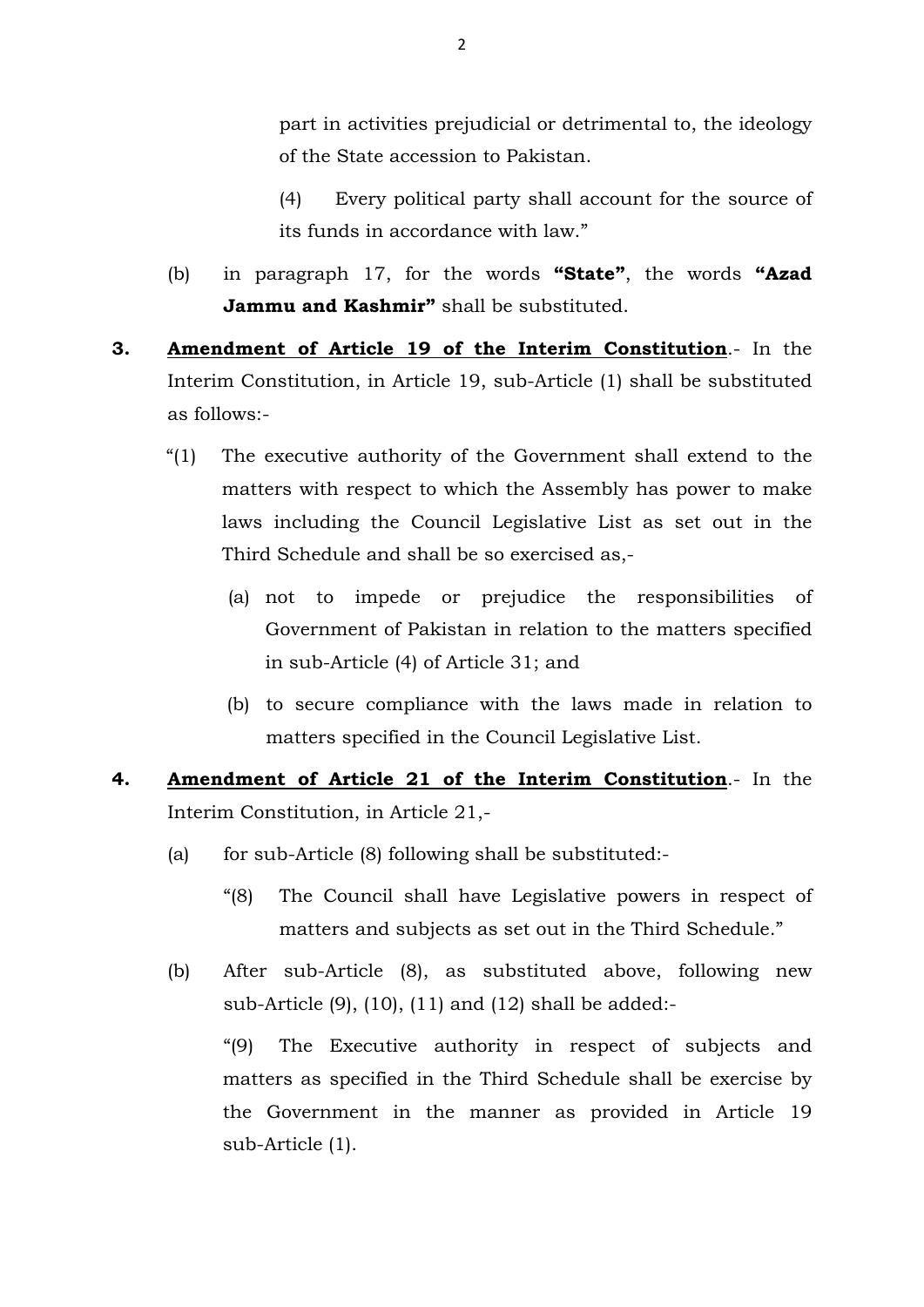(10) The Council may make rules for regulating its procedures and of its business, and shall have power to act notwithstanding any vacancy in the membership thereof, any proceeding of the Council shall not be invalid on the ground that a person who was not entitled to do so sat, voted or otherwise took part in the proceedings.

(11) The Chairman may regulate the allocation and transaction of the business of the Council and may, for the convenient transaction of that business, delegate any of its function to officers and authorities subordinate to it."

## **Explanation:**

In this Article, Chairman means Chairman of the Council.

(12) The words "**The Prime Minister of Pakistan**" wherever occurring in this Article shall be deemed to include the person for the time being exercising the powers and performing the function of the **Chief Executive of Pakistan**."

- **5. Amendment of Article 22 of the Interim Constitution**.- In the Interim Constitution, in Article 22,-
	- (a) in sub-Article (1), for the words "**fifty three**" the words "**sixty five**" shall be substituted; and
	- (b) at the end of clause (e), full stop shall be substituted by a semicolon, and thereafter following new clause (f) shall be added.-
		- "(f) twelve members from following areas of the State of Jammu and Kashmir presently under the control of India,-
			- (i) five from Valley;
			- (ii) five from Jammu; and
			- (iii) two from Ladkh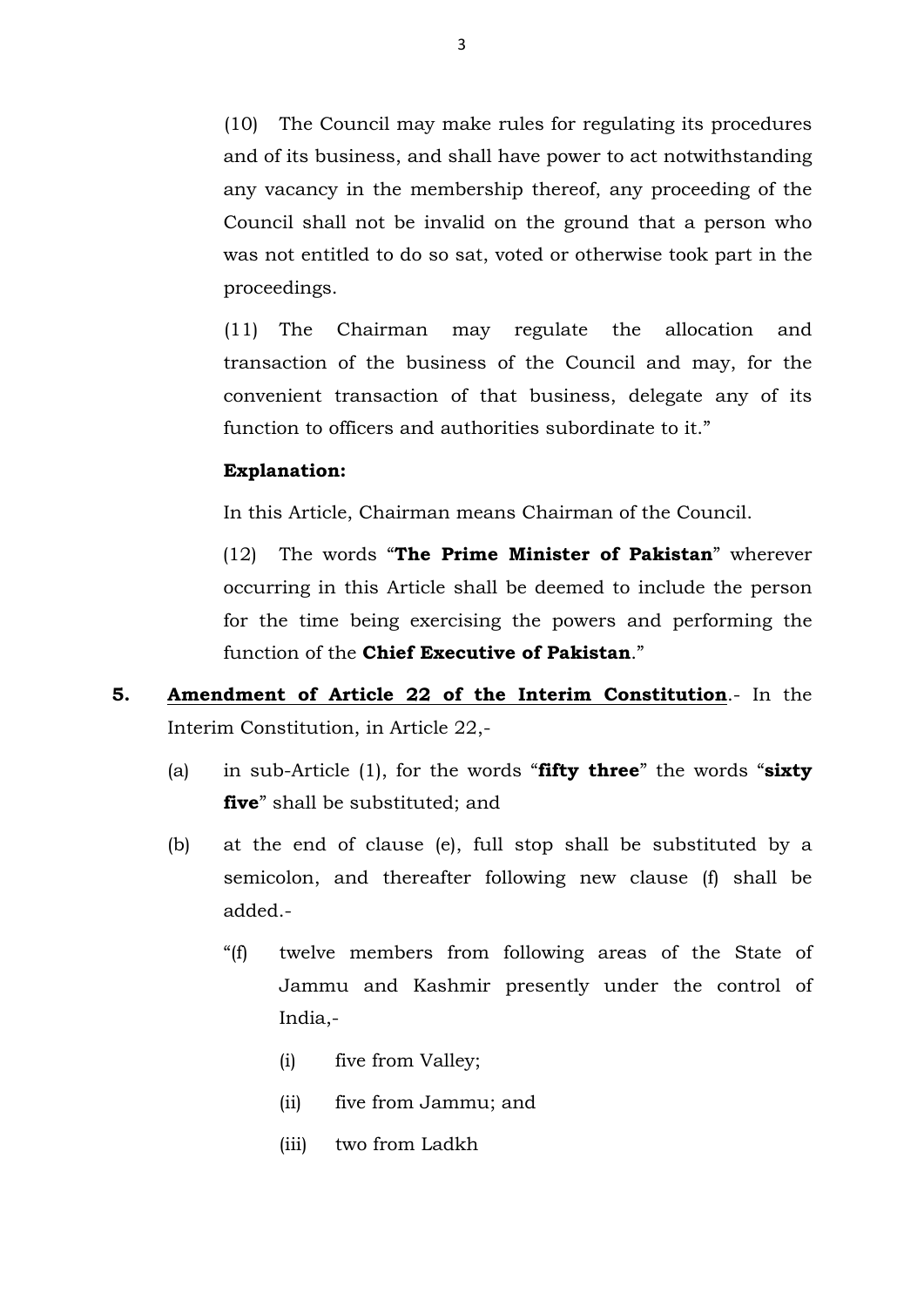Provided that members referred in this clause shall not be elected or taken into account for reckoning the total membership of the Assembly, until the area of the State of Jammu and Kashmir under the occupation of India ceases to be so occupied and the people residing in that area elect their representatives."

## **Explanation**:

 The twelve seats shall not be taken into account in the legislative process as well as election for the office of President, Prime Minister, Speaker or Deputy Speaker, as the case may be.

- (c) in sub-Article (4), for the word "**sixty**" the word "**ninety**" shall be substituted
- **6. Amendment of Article 30-A of the Interim Constitution**.- In the Interim Constitution, in Article 30-A, after the words "**No discussion shall take place in the Assembly**", the words "**or the Council**" shall be added.
- **7. Amendment of Article 31 of the Interim Constitution**.- In the Interim Constitution, for Article 31, for sub-Article (2), (3) & (4) the following shall be substituted,-

 "(2) The Assembly shall have exclusive power to make laws on any matter not enumerated in the Third Schedule.

 (3) The Council shall have exclusive powers to make laws with respect to any matter enumerated in the Third Schedule.

(4) Neither the Council nor the Assembly shall have the power to make any law concerning:-

- (a) the responsibilities of the Government of Pakistan under the UNCIP Resolutions;
- (b) the defence and security of Azad Jammu and Kashmir;
- (c) the current coin or the issue of the bills, notes or other paper currency; or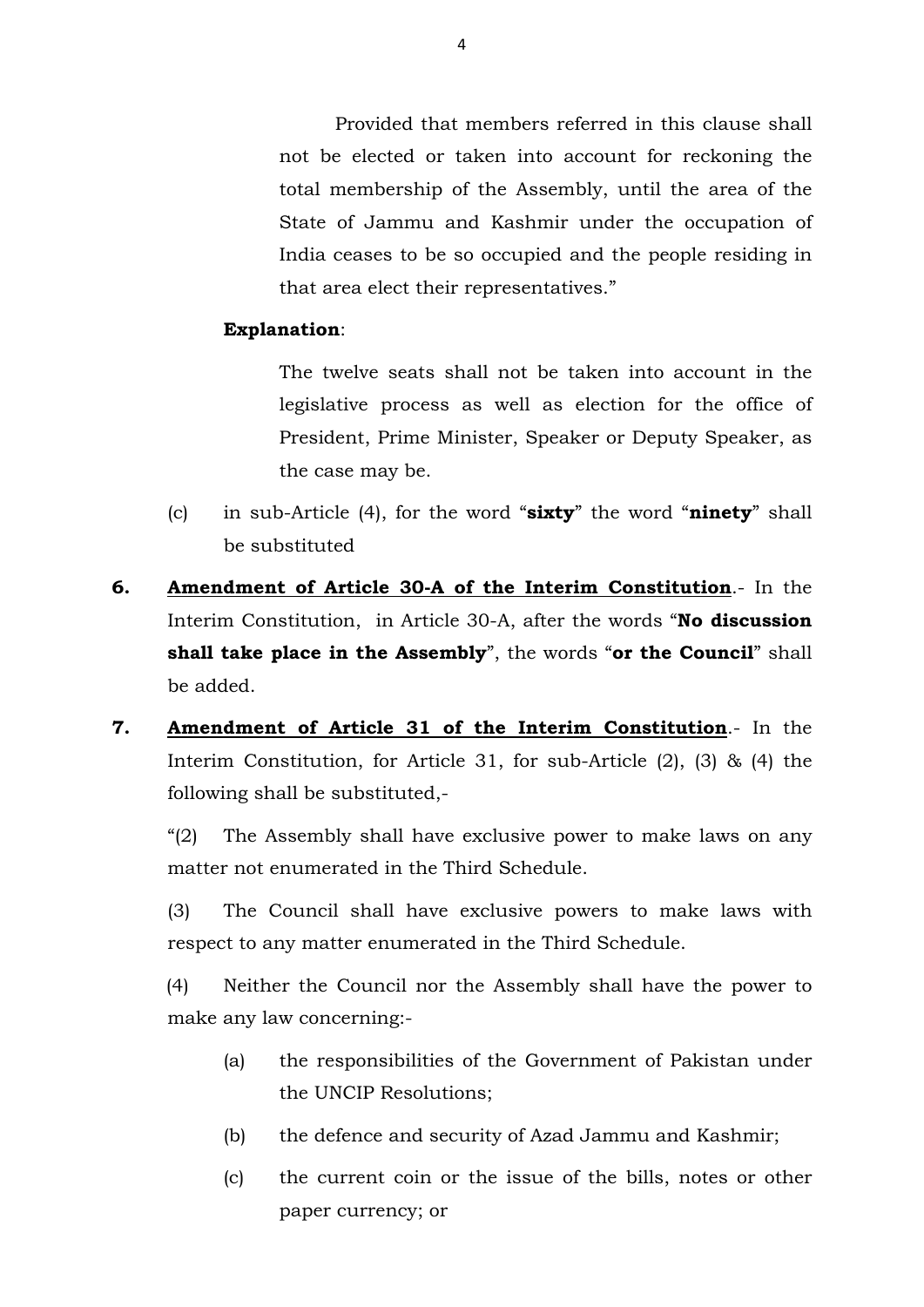- (d) the external affairs of Azad Jammu and Kashmir including foreign trade and foreign aid."
- **8. Amendment of Article 34 of the Interim Constitution**.- In the Interim Constitution, the Article 34,-
	- (a) after the word "**Assembly**" wherever occurring, the words "**or the Council**" shall be inserted.
	- (b) after the word "**Speaker**" the words "**or the Chairman Kashmir Council"**, **as the case may be**" shall be inserted.
- **9. Addition of new Article 35 of the Interim Constitution**.- In the Interim Constitution, after Article 34, the following new Article 35 shall be inserted, namely:-
	- **"35. Authentication of Bills passed by the Council**.- A Bill passed by the Council shall not require the assent of the President and shall, upon its authentication by the Chairman of the Council, become law and be called an Act of the Council."
- **10. Amendment of Article 41 of the Interim Constitution**.- In the Interim Constitution, in Article 41, after sub-Article (3), the following new sub-Article (4) shall be added:-

"(4) The President shall likewise, except when the Council is in session, if so advised by the Chairman of the Council, make, promulgate and withdraw an Ordinance as the circumstances may require, and the provisions of sub-Article (2) and sub-Article (3) shall apply to the Ordinance so made as if references therein to 'Act of the Assembly' and, 'Assembly' were references respectively to 'Act of the Council**'** and **'**Council'."

- **11. Addition of Article 41-A of the Interim Constitution**.- In the Interim Constitution, after existing Article 41, as amended above, a new Article 41-A, shall be added as under:-
	- **"41-A. Appointment of Judges to the Supreme Court and the High Court.-** (1) There shall be a Judicial Commission of Azad Jammu and Kashmir, hereinafter referred to as the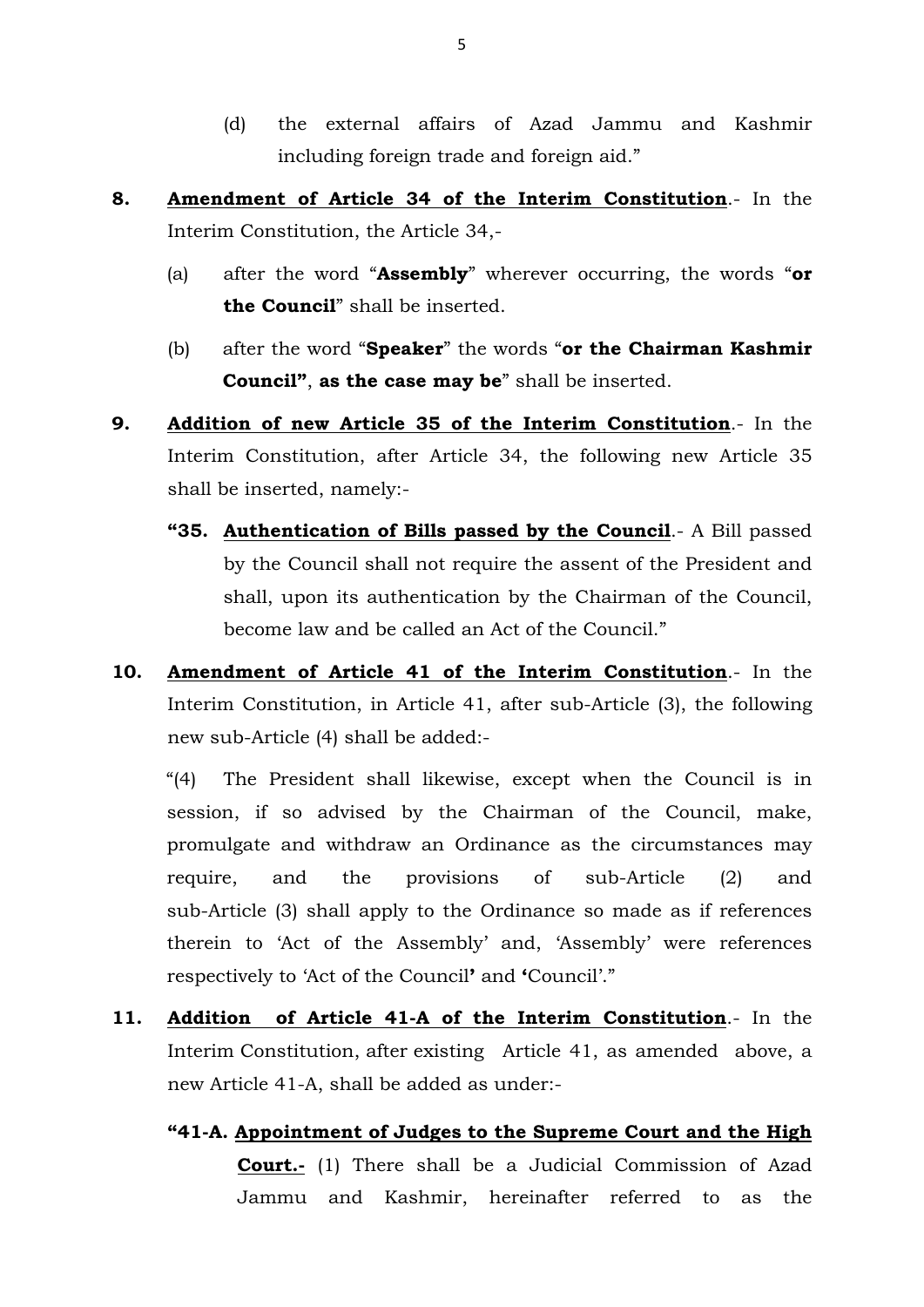Commission, for appointment of Judges of the Supreme Court and the High Court as hereinafter provided.

 (2) For appointment of Judges of the Supreme Court, the Commission shall consist of-

| $\rm(i)$ | Chief Justice of Azad Jammu and Kashmir                                         | Chairman |
|----------|---------------------------------------------------------------------------------|----------|
| (i)      | Senior Most Jude of Supreme Court                                               | Member   |
| (111)    | 2 <sup>nd</sup> Senior Most Judge of Supreme Court                              | Member   |
| (iv)     | Minster for Law, Azad Government of State of<br>Jammu and Kashmir               | Member   |
| (v)      | A Senior Advocate to be Nominated by AJ&K<br>Bar Council for a term of one year | Member   |
| 3)       | Notwithstanding anything contained in sub-Article (1) or                        |          |

sub-Article (2), the President shall appoint the most senior Judge of the Supreme Court as the Chief Justice of Azad Jammu and Kashmir.

 (4) The Commission may make rules regulating its procedure.

 (5) For appointment of Judges of the High Court, the Commission in sub-Article (2) shall also include the following, namely:-

| (i) | Chief Justice of the High Court; |  |  | Member |
|-----|----------------------------------|--|--|--------|
|-----|----------------------------------|--|--|--------|

(ii) Senior most Judge of the High Court Member

 Provided that for appointment of the Chief Justice of the High Court, the most Senior Judge mentioned in S. No. (ii) of sub-Article (5) shall not be member of the Commission.

 (6) The Commission, by majority of its total membership shall draw a panel of three persons for each vacancy of a Judge in the Supreme Court or the High Court, as the case may be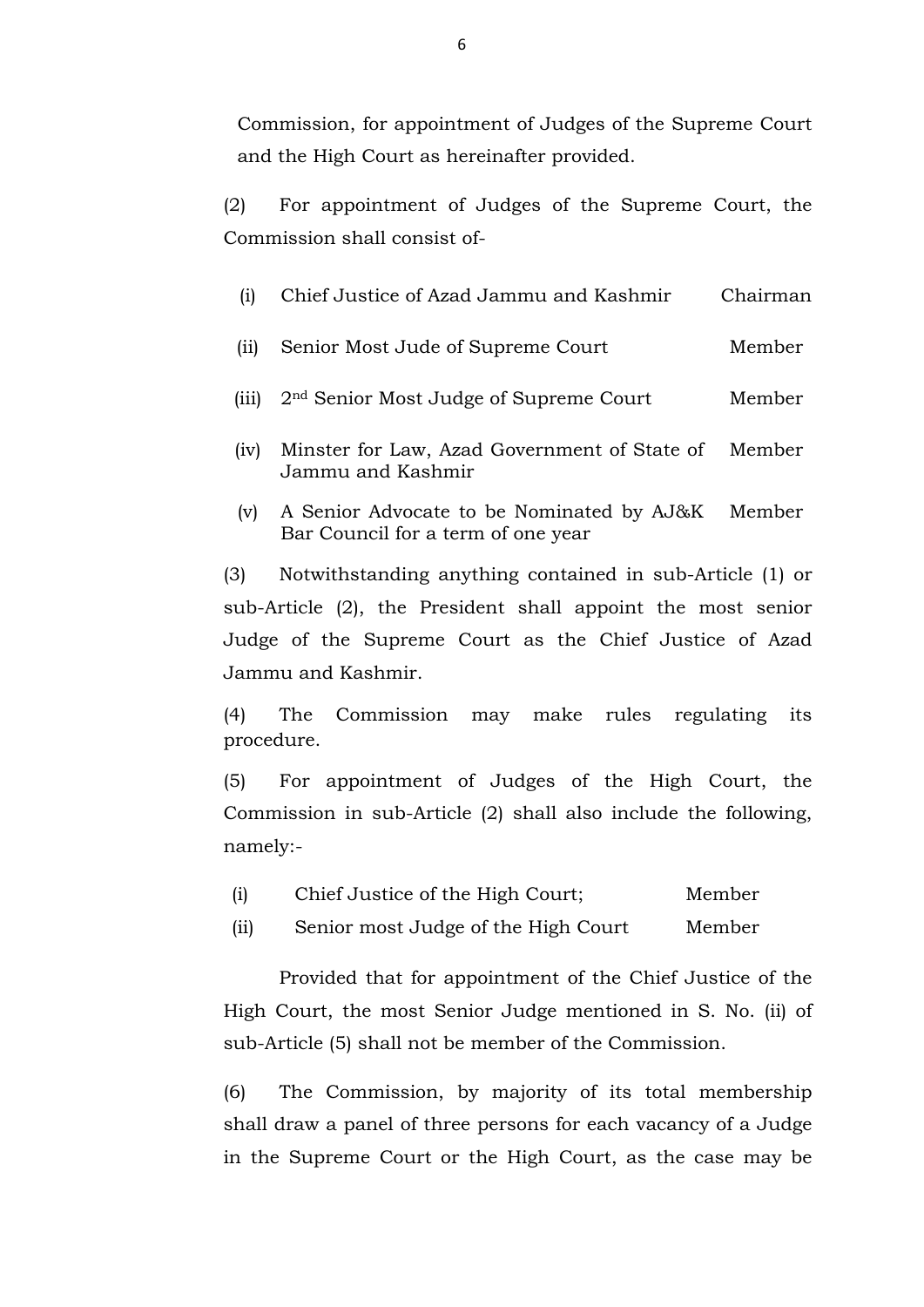and shall forward the panel to the Prime Minister of Azad Jammu and Kashmir.

- **12. Amendment of Article 42 of the Interim Constitution**.- In the Interim Constitution, in Article 42,-
	- (a) sub- Article (4) shall be substituted as under.-

 "(4) The Chief Justice of Azad Jammu and Kashmir and each of the other Judge of Supreme Court shall be appointed by the President on the advice of the Prime Minster of Azad Jammu and Kashmir and in accordance with Article 41-A."

- (b) in sub-article (5), clause (b) along with explanation shall be omitted; and
- (c) in sub-Article (8-A) in clause (c), full stop at the end shall be substituted by a colon and thereafter following proviso shall be added:-

 Provided that the appointment of ad-hoc Judge in the Supreme Court shall be purpose and time specific.

- **13. Amendment of Article 43 of the Interim Constitution**.- In the Interim Constitution, in Article 43,-
	- (a) sub-Article (2-A) shall be substituted as under,-

"(2**-**A) The Chief Justice of High Court and each of the other Judge of High Court shall be appointed by the President on the advice of Prime Minister of Azad Jammu and Kashmir and in accordance with Article 41-A."

- (b) in sub-Article  $(3)$ ,-
	- (i) in clause (a), for the word "**ten**" the words "**fifteen**" shall be substituted;
	- (ii) in clause (a), after existing proviso, the following new provisos shall be added.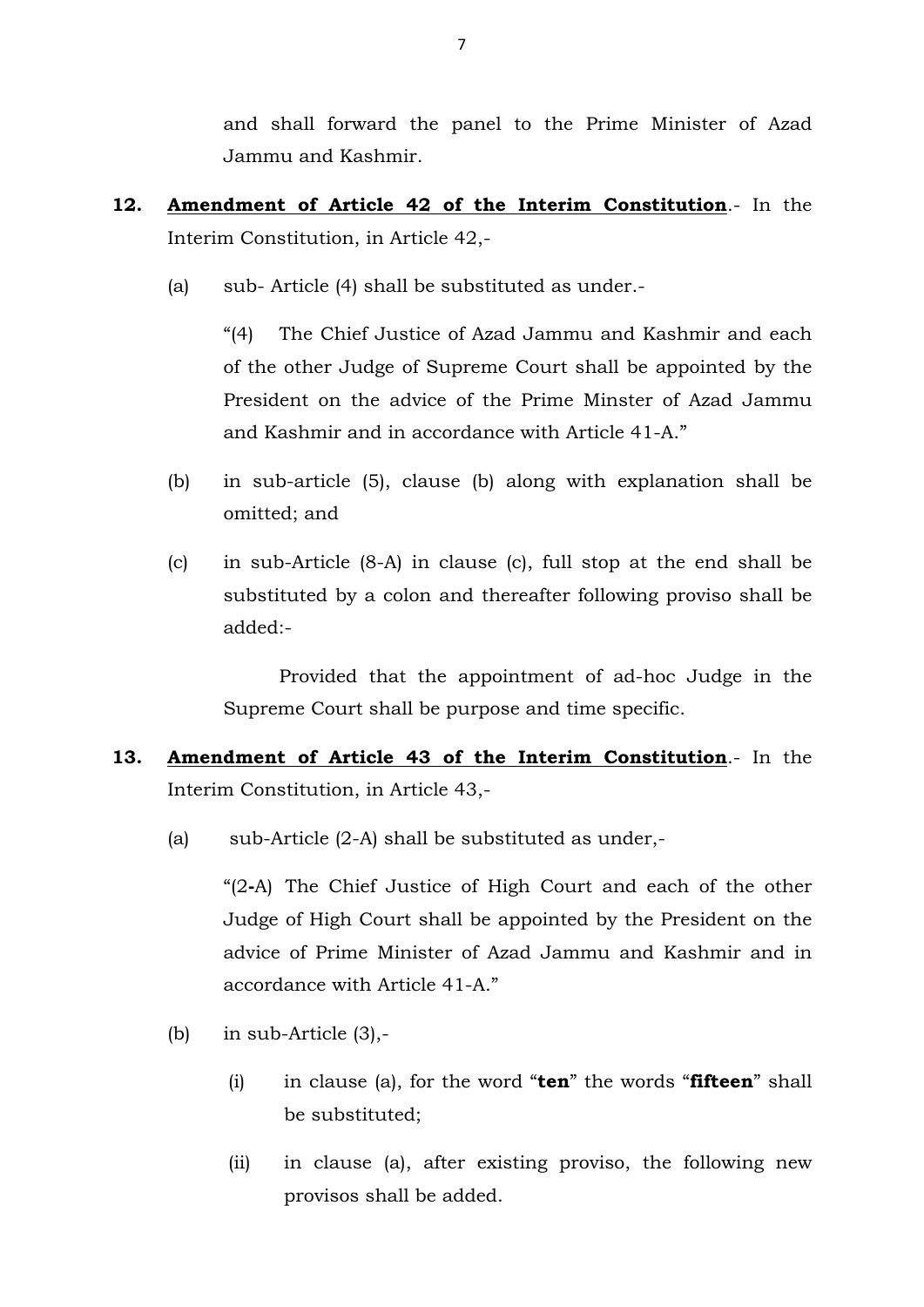"Provided further that no person shall be appointed as a Judge of the High Court, unless he is having in his credit at least twenty five judgments of Supreme Court or High Court duly reported in national law journal:

 Provided further that no person shall be appointed as Judge of the High Court who is less than fifty years of age:

- (iii) in clause (b) for the word "**ten**", the word "**fifteen**" and for the word "**three**", the word "**five**" shall respectively be substituted.
- (iv) after sub-Article (3), as amended above, following new sub-Article (3-A) shall be added,-

 "(3-A) For the appointment of Judges of the High Court, seventy percent induction shall be made from amongst advocates and thirty percent from judicial officers"

- **14. Amendment of Article 50 of the Interim Constitution**.- In the Interim Constitution, in Article 50, in sub-Article (3), for the words "**Chairman of the Council**" the words "**Prime Minister of Azad Jammu and Kashmir**" shall be substituted.-
- **15. Substitution of Third Schedule of the Interim Constitution**.- In the Interim Constitution, Third Schedule Shall be substituted as under,-

## **"THIRD SCHEDULE**  [See Article 31 (3)]

- 1. Post and Telegraphs, including Telephones, Wireless, Broad- Casting and other like forms of communications; post office saving Bank.
- 2. Nuclear energy, including,-
	- (a) mineral resources necessary for the generation of nuclear energy;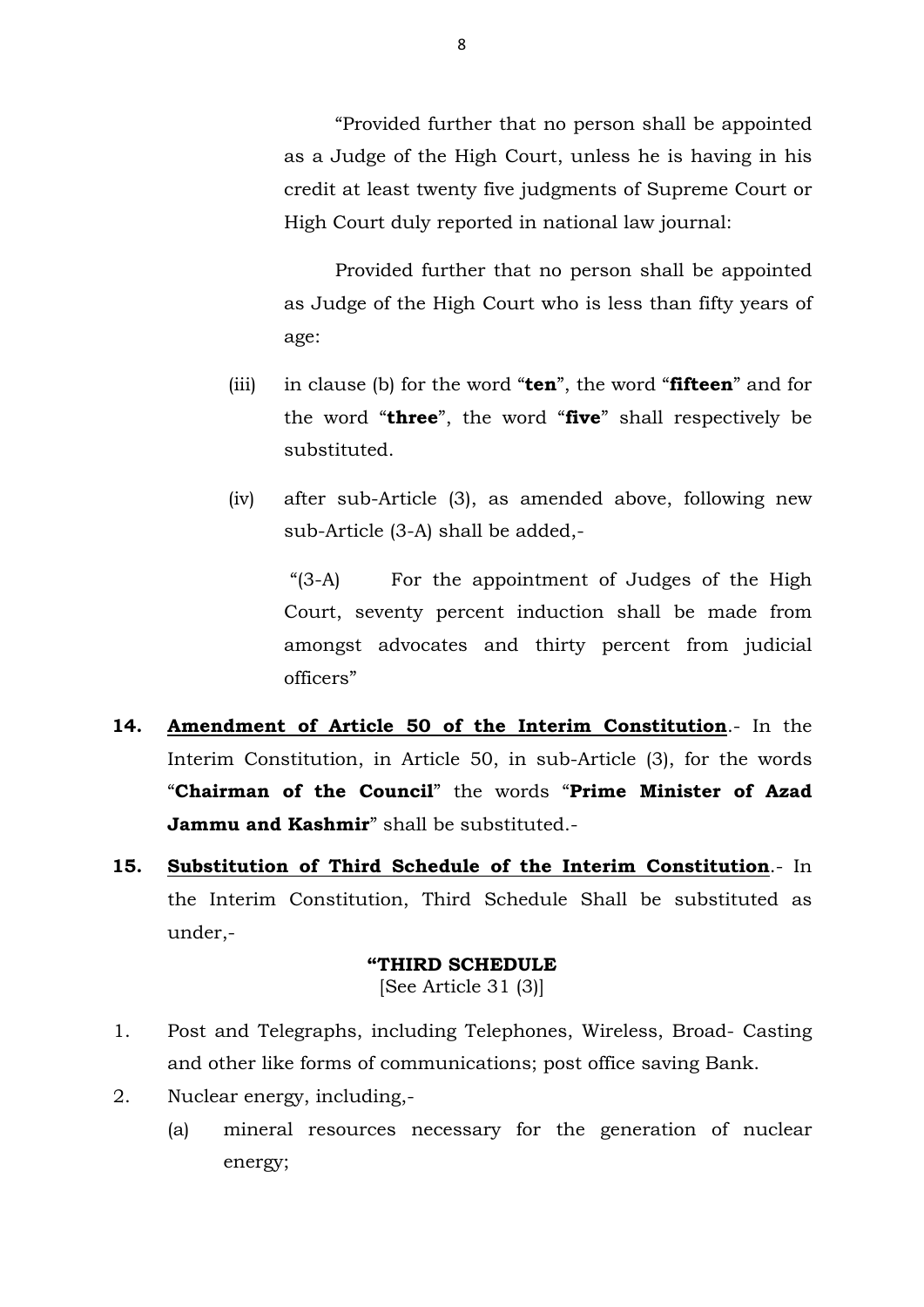- (b) the production of nuclear fuels and the generation and use of nuclear energy; and
- (c) ionizing radiations.
- 3. Aircraft and air navigation; the provision of aerodromes; regulation and organization of air traffic and of aerodromes.
- 4. Beacons and other provisions for safety of aircraft.
- 5. Carriage of passengers and goods by air.
- 6. Copyright, inventions, designs, trademarks and merchandise marks.
- 7. Opium so far as regards sale for export.
- 8. State Bank of Pakistan; banking, that is to say, the conduct of banking business by corporations other than corporations owned or controlled by Azad Jammu and Kashmir and carrying on business only within the Azad Jammu and Kashmir.
- 9. The law of insurance, except as respects insurance undertaken by Azad Jammu and Kashmir and the regulation of the conduct of insurance business, except as respects business undertaken by Azad Jammu and Kashmir.
- 10. Stock exchanges and future markets with objects and business not confined to Azad Jammu and Kashmir.
- 11. Planning for economic coordination including planning and coordination of scientific and technological research.
- 12. Highways, continuing beyond the territory of Azad Jammu and Kashmir and also roads declared by the Government of Pakistan to be of strategic importance.
- 13. External affairs; the implementing of treaties and agreements, including educational and cultural pacts and agreements, with other countries; extradition, including the surrender of criminals and accused persons to Governments outside Pakistan.
- 14. Foreign exchange; cheques, bills of exchange, promissory notes and other like instruments.
- 15. Libraries, museums, and similar institutions controlled or financed by the Government of Pakistan.

9